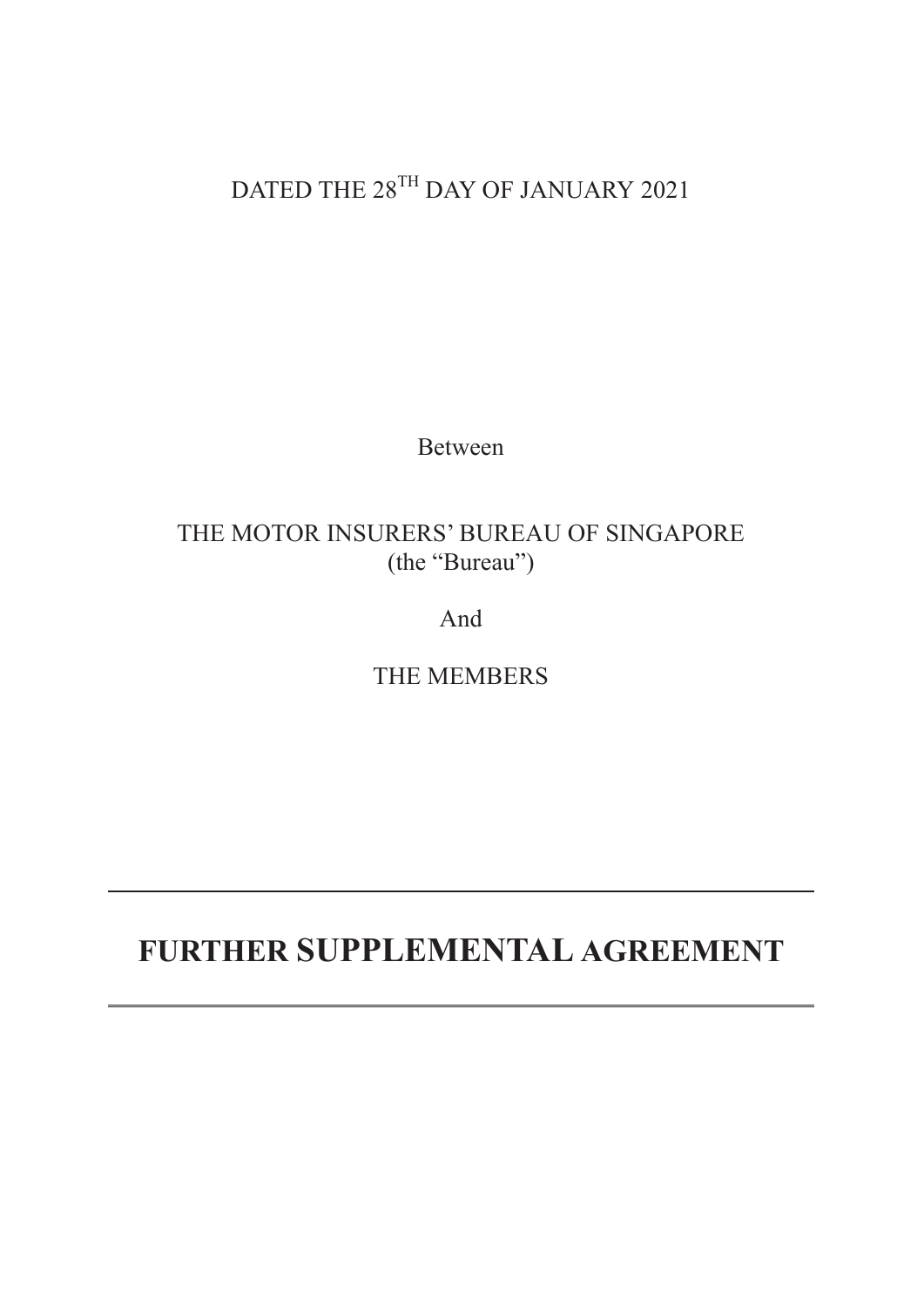#### **THIS FURTHER SUPPLEMENTAL AGREEMENT** made this 28th day of January 2021,

#### **BETWEEN**

(1) **THE MOTOR INSURERS' BUREAU OF SINGAPORE**, a company incorporated in the Republic of Singapore and having its registered office at 180 Cecil Street, #15-02 Bangkok Bank Building, Singapore 069546 ("**the Bureau**") of the one part;

#### **AND**

(2) Each of those Insurance Companies and Lloyd's Underwriters transacting business under the Compulsory Insurance Legislation in Singapore by or on behalf of whom these presents are signed ("**the Insurers**") of the other part;

#### **AND**

(3) BETWEEN each and all the Insurers inter se so that each one of the Insurers binds itself severally to each and every other of the Insurers to perform this agreement ("**the Further Supplemental Agreement**").

#### **WHEREAS**

- (1) On the  $22<sup>nd</sup>$  day of February 1975, the parties hereto had entered into an agreement ("**the 1975 Members' Agreement**") for the purposes of carrying out the agreement made between the Bureau and the Government of Singapore on the 22<sup>nd</sup> day of February 1975 implementing a scheme to secure compensation to third party victims of road traffic accidents in cases where, notwithstanding the provisions of the Motor Vehicles (Third-Party Risks and Compensation) Act (Chapters 189) relating to compulsory insurance, the victim is deprived of compensation by the absence of insurance or effective insurance;
- (2) The parties hereto had entered into a Supplemental Agreement dated the  $24<sup>th</sup>$  day of September 1998 to effect certain amendments and / or changes and / or modifications to the 1975 Members' Agreement; and
- (3) The parties hereto are desirous of implementing certain amendments and / or changes and / or modifications to the 1975 Members' Agreement as amended by the Supplemental Agreement (collectively referred to as "**Agreements**").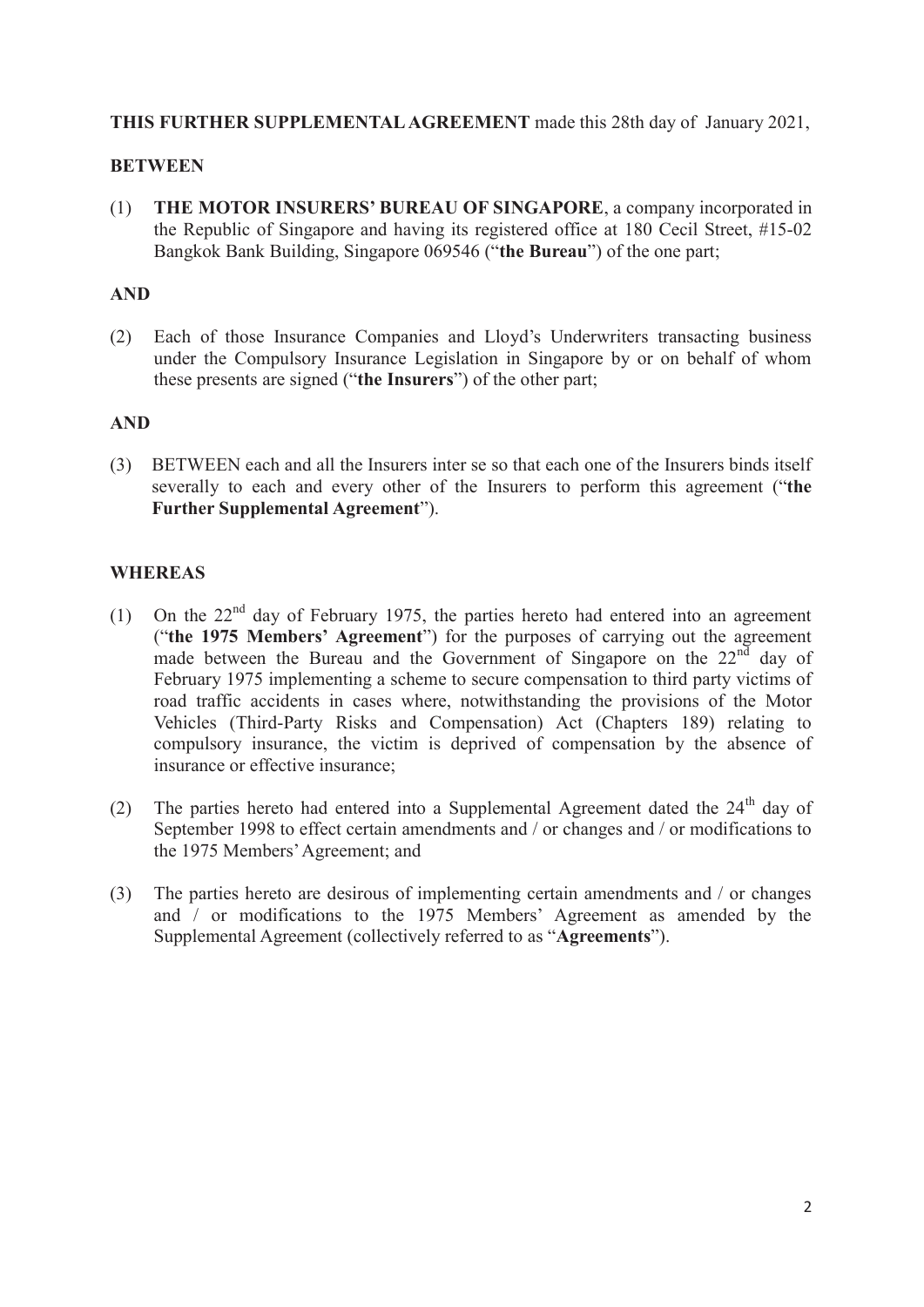#### **NOW IT IS HEREBY AGREED** as follows:

1. The definition of "*Insurer Concerned"* in Clause 1 be deleted and the following substituted:

> *"Insurer Concerned" means the Insurer who at the time of the accident which gave rise to a liability required to be insured by the Compulsory Insurance Legislation was providing an insurance against such liability in respect of the vehicle arising out of the use of which the liability of the Judgment Debtor was incurred. An Insurer is concerned within the meaning of this Agreement notwithstanding that –*

- *(i) the insurance was arranged after the accident but purported to be effective at the time of the accident; or*
- *(ii) the insurance has been obtained by fraud, misrepresentation, nondisclosure of material facts or mistake; or*
- *(iii) some term, description, limitation, exception or condition (whether express or implied) of the insurance or of the proposal form on which it is based expressly or by implication excludes the Insurer's liability whether generally or in the particular circumstances in which the Judgment Debtor's liability was incurred; or*
- *(iv) the Judgment Debtor was in unauthorised possession of the vehicle arising out of the use of which the liability of the Judgment Debtor was incurred*

*and only ceases so to be concerned –* 

- *(i) when the insurance policy has been cancelled in accordance with the provisions of Section 9(3)(c) of the Motor Vehicles (Third-Party Risks and Compensation) Act (Chapter 189); or*
- *(ii) when the insurance policy has ceased to operate by reason of a transfer of interest in the vehicle and the provisions of the Road Traffic (Motor Vehicles, Registration and Licensing) Rules (2014 Edition) (and includes any statutory modifications thereto and any re-enactment thereof) have been complied with; or*
- *(iii) in any other case, from the date on which the insurance by its term lapsed:*

*Provided always that for the purpose of this Agreement an Insurer being an Insurer Concerned in respect of a Motor Trade Road Risk Policy covering unspecified vehicles shall in relation to such vehicles and irrespective of the basis of the Policy be the Insurer Concerned –*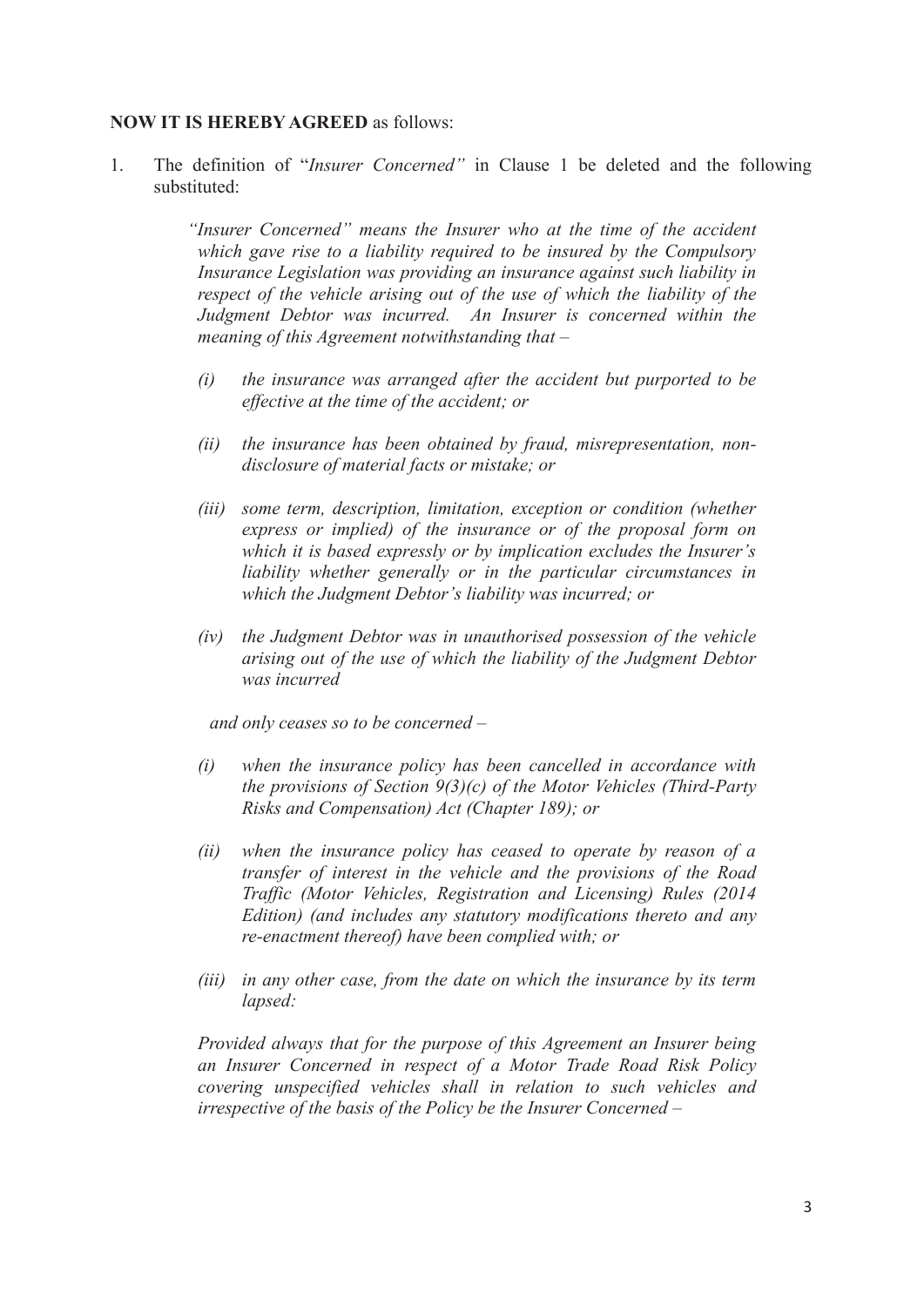- *(1) in respect of vehicles which are not the property of the Insured if and only if the vehicle in respect of which the claim arises was in the custody or control of the Insured or was only removed from that custody or control without the authority of the Insured; or*
- *(2) in respect of vehicles which are the property of the Insured, at all times, except that such Insurer shall not be the Insurer Concerned in respect of any vehicle specifically excluded from the cover of the Policy by reference to its registration mark and number or specifically insured in the name of the motor trader with another Insurer.*

*Where an Insurer Concerned under such a Motor Trade Policy and an Insurer Concerned under a specified vehicle Policy are both involved in circumstances in which neither Insurer is liable under its Policy any claim in respect of a liability required to be insured by the Compulsory Insurance Legislation shall be handled by agreement between the Insurers Concerned each being liable for one half of the damages and costs.*

2. Save for the amendments herein set out, the Agreements shall remain in full force and effect.

**IN WITNESS WHEREOF** the parties hereto have set their hands and seals on the day and year first above written.

The Common Seal of the **MOTOR INSURERS' BUREAU OF SINGAPORE** Seal Affixed was hereunto affixed on this 28<sup>th</sup> day of January 2021 in the presence of:

(Signed) **A K CHER** Member of the Council Motor Insurers' Bureau of Singapore

(Signed) **Andrew Ng Choong Tiang Secretary** Motor Insurers' Bureau of Singapore

(Signed) **Christian M Sandric President & Chief Executive Officer** on behalf of AIG Asia Pacific Insurance Pte. Ltd. this  $5<sup>th</sup>$  day of January 2021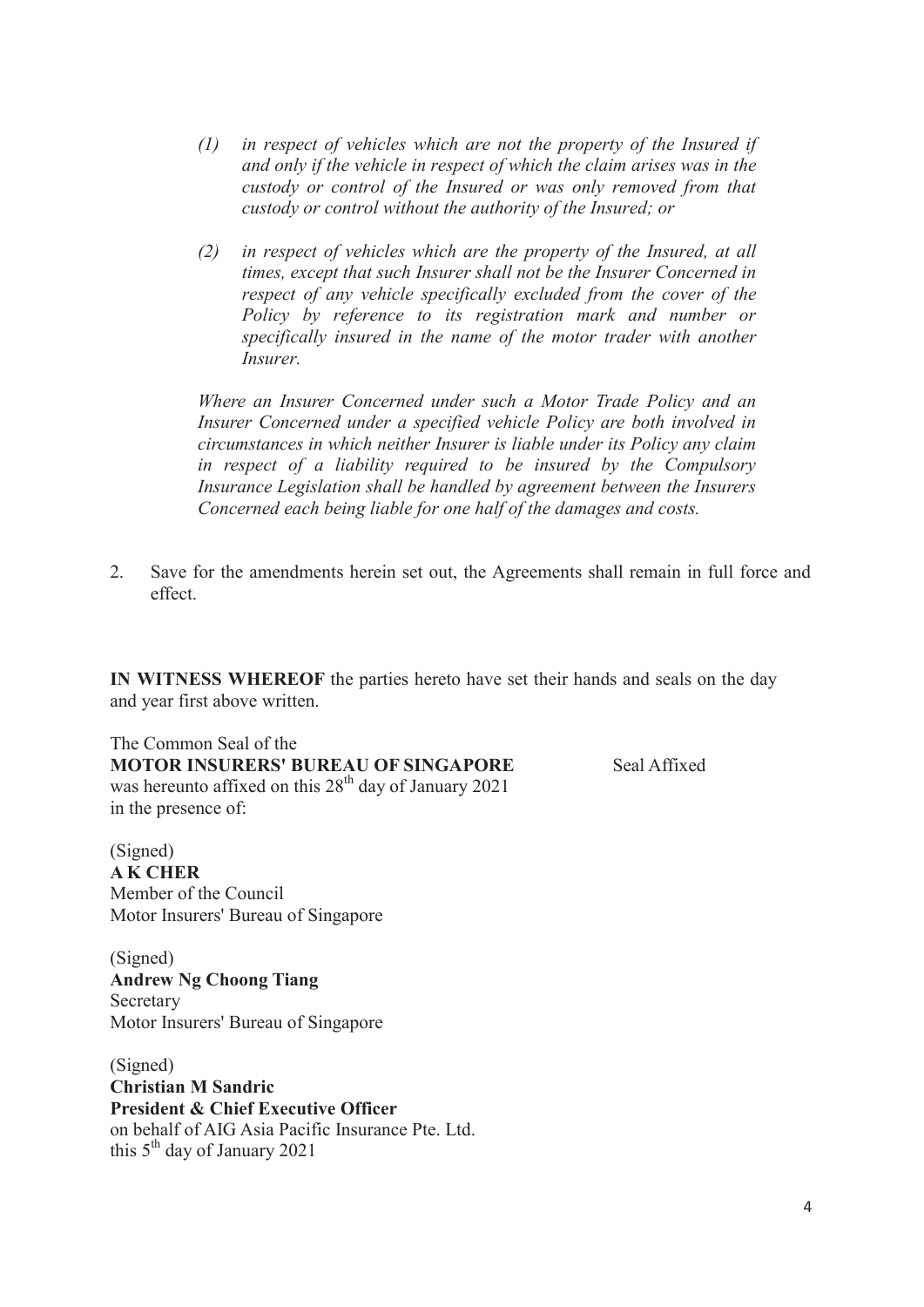(Signed) **Hicham Raissi Chief Executive Officer** on behalf of Allianz Insurance Singapore Pte Ltd. this  $27<sup>th</sup>$  day of January 2021

(Signed) **Jacquelyn Goh Senior Vice President & Country Manager** on behalf of Allied World Assurance Company, Ltd (Singapore Branch) this  $14<sup>th</sup>$  day of January 2021

(Signed) **Simon Neale Birch Chief Executive and Director** on behalf of Auto & General Insurance (Singapore) Pte. Limited this  $7<sup>th</sup>$  day of January 2021

(Signed) **Pan Jing Long Head of General Insurance** on behalf of Aviva Ltd this  $8<sup>th</sup>$  day of January 2021

(Signed) **Jean Drouffe Chief Executive Officer** on behalf of AXA Insurance Pte Ltd this  $12<sup>th</sup>$  day of January 2021

(Signed) **Lynn Lee Deputy General Manager** on behalf of China Taiping Insurance (Singapore) Pte. Ltd. this  $13<sup>th</sup>$  day of January 2021

(Signed) **Scott Simpson Country President** on behalf of Chubb Insurance Singapore Limited this  $14<sup>th</sup>$  day of January 2021

(Signed) **Sirinthip Chotithamaporn Chief Executive Officer** on behalf of Direct Asia Insurance (Singapore) Pte Ltd this  $5<sup>th</sup>$  day of January 2021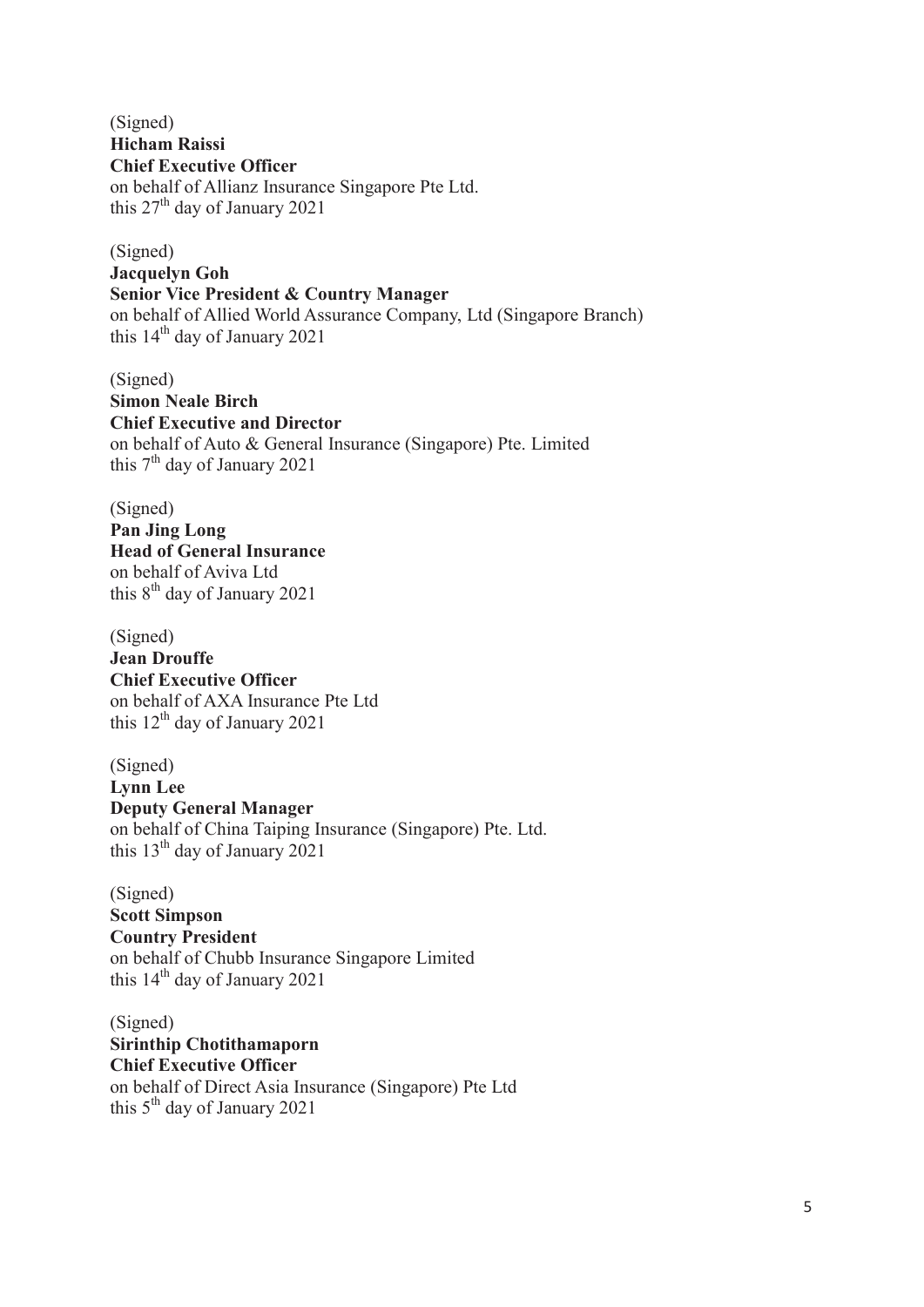(Signed) **Choi Kin Seng Chief Executive Officer** on behalf of ECICS Limited this  $11<sup>th</sup>$  day of January 2021

(Signed) **John Fu Chief Executive Officer** on behalf of EQ Insurance Company Limited this  $30<sup>th</sup>$  day of December 2020

(Signed) **Karl-Heinz Jung Chief Executive Officer** on behalf of ERGO Insurance Pte. Ltd. this  $11<sup>th</sup>$  day of January 2021

(Signed) **Ong Eng Siew Raymond Chief Executive Officer** on behalf of Etiqa Insurance Pte. Ltd. this  $6<sup>th</sup>$  day of January 2021

(Signed) **Khor Kee Eng Chief Executive Officer** on behalf of FWD Singapore Pte. Ltd. this  $18<sup>th</sup>$  day of January 2021

(Signed) **Chee Keng Koon Chief Executive Officer** on behalf of Great American Insurance Company, Singapore Branch this  $24<sup>th</sup>$  day of December 2020

(Signed) **Jimmy Tong Teng Wah Managing Director, General & Group Insurance** on behalf of Great Eastern General Insurance Limited this  $24<sup>th</sup>$  day of December 2020

(Signed) **Kelvin Lim Chief Executive Officer** on behalf of HL Assurance Pte. Ltd. this  $30<sup>th</sup>$  day of December 2020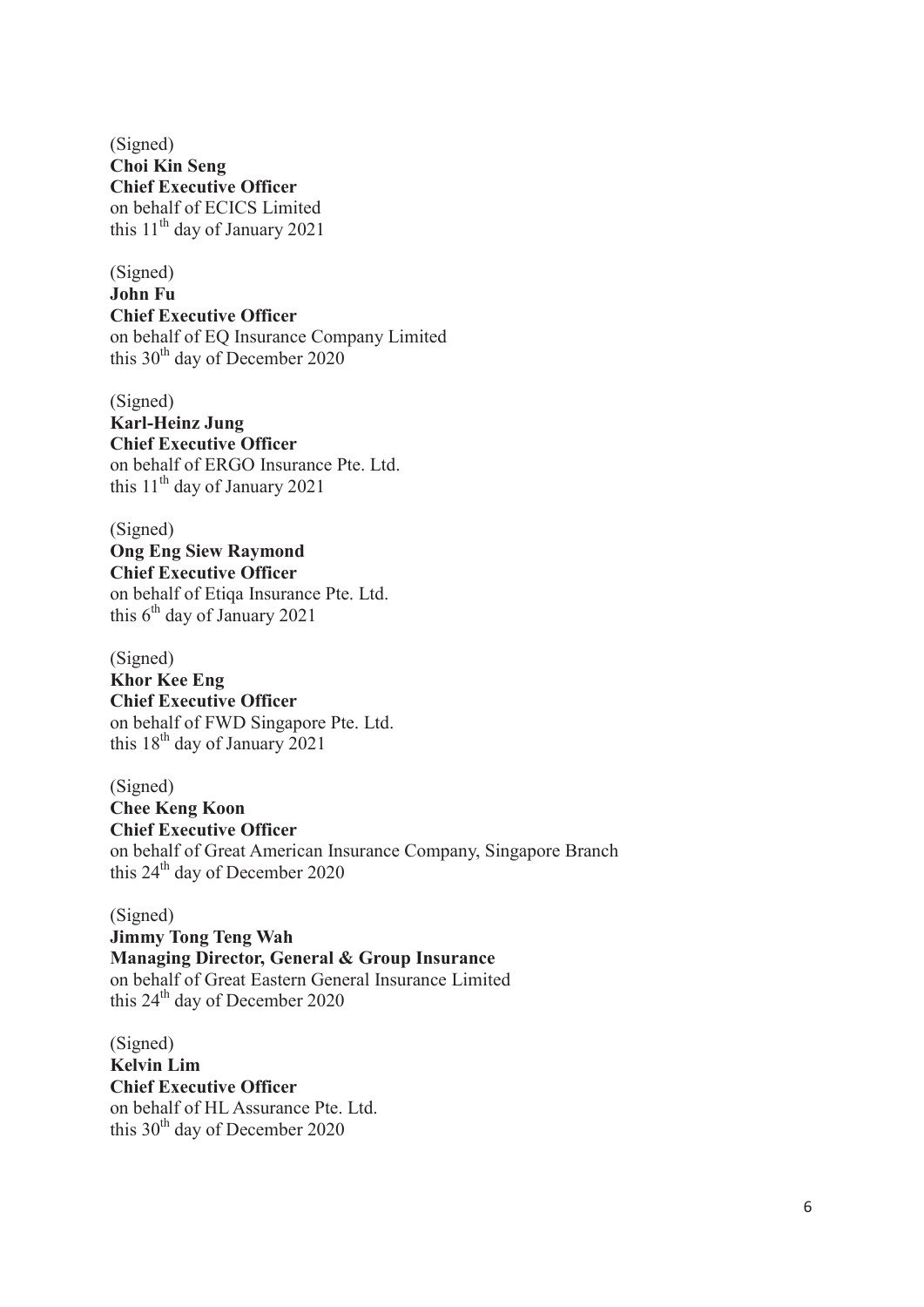(Signed) **Mekavathanan P Sarangapani Manager** on behalf of India International Insurance Pte Ltd

this  $31<sup>st</sup>$  day of December 2020 (Signed)

**Saime Defne Turkes Chief Executive Officer** on behalf of Liberty Insurance Pte Ltd this  $15<sup>th</sup>$  day of January 2021

(Signed) **Syn Siew Ho Senior Compliance Manager** on behalf of Lloyd's of London (Asia) Pte Ltd this  $6<sup>th</sup>$  day of January 2021

(Signed) **Chew Beng Kee Head, Claims Department** on behalf of Lonpac Insurance Bhd this  $30<sup>th</sup>$  day of December 2020

(Signed) **Mary Nelson Senior Manager** on behalf of MS First Capital Insurance Limited this  $18^{th}$  day of January 2021

(Signed) **Craig Ellis Chief Executive Officer** on behalf of MSIG Insurance (Singapore) Pte. Ltd. this  $30<sup>th</sup>$  day of December 2020

(Signed) **Eddie Loke Senior Manager** on behalf of NTUC Income Insurance Co-operative Limited this  $28<sup>th</sup>$  day of December 2020

(Signed) **Ronak Shah Chief Executive Officer** on behalf of QBE Insurance (Singapore) Pte Ltd this  $14<sup>th</sup>$  day of January 2021